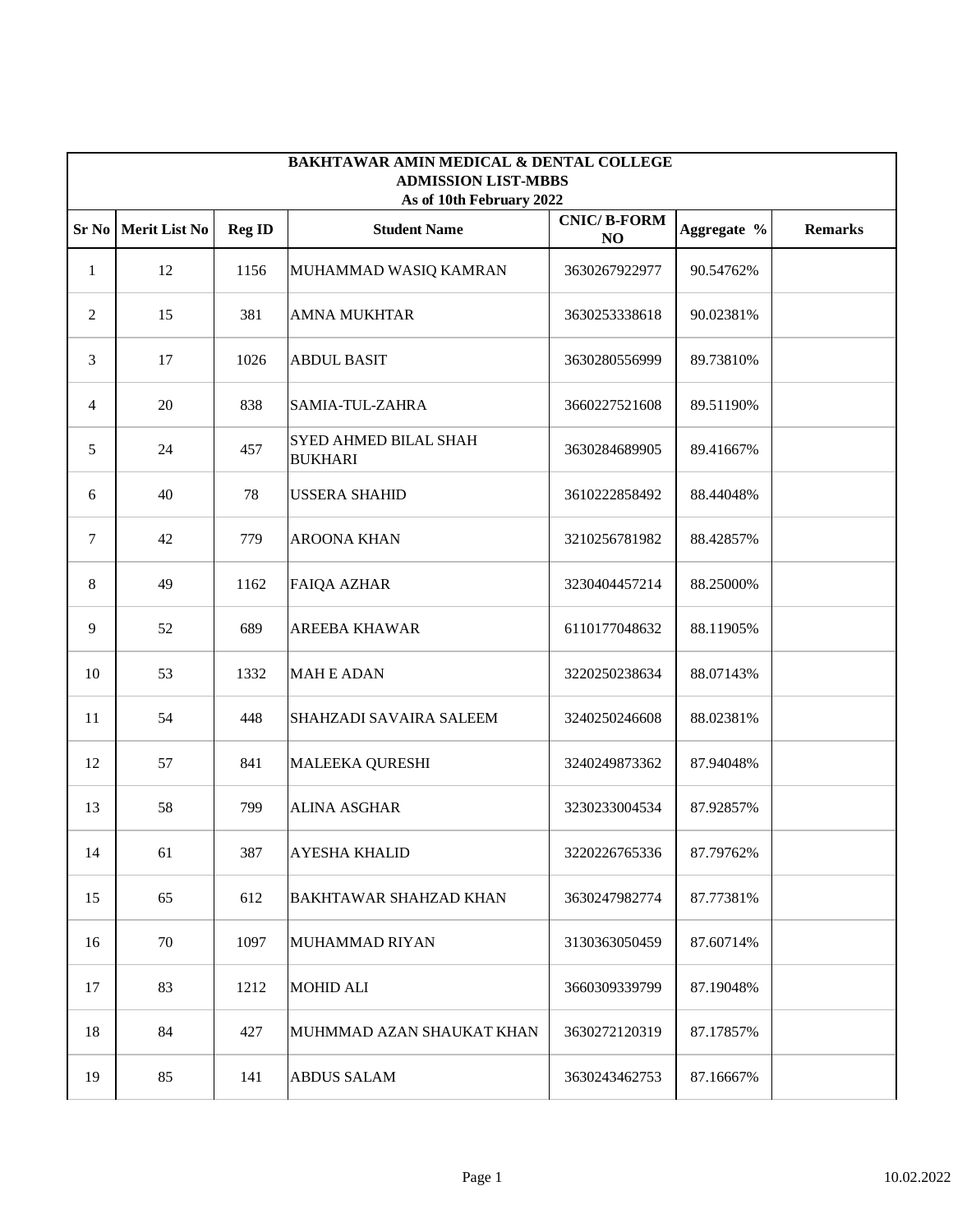| BAKHTAWAR AMIN MEDICAL & DENTAL COLLEGE<br><b>ADMISSION LIST-MBBS</b><br>As of 10th February 2022 |                      |               |                          |                          |             |                  |
|---------------------------------------------------------------------------------------------------|----------------------|---------------|--------------------------|--------------------------|-------------|------------------|
| Sr No                                                                                             | <b>Merit List No</b> | <b>Reg ID</b> | <b>Student Name</b>      | <b>CNIC/B-FORM</b><br>NO | Aggregate % | <b>Remarks</b>   |
| 20                                                                                                | 88                   | 1179          | MARYAM MAQSOOD CHOUDHARY | 3620106567402            | 87.13095%   |                  |
| 21                                                                                                | 88-A-267             | 1004          | MUHAMMAD AHMAD AZHAR     | 3520258892001            | 87.13095%   | Special Exam Fsc |
| 22                                                                                                | 92                   | 1009          | <b>MARYAM</b>            | 3610370958998            | 87.03571%   |                  |
| 23                                                                                                | 97                   | 961           | <b>MUBEEN FATIMA</b>     | 3630265787970            | 86.90476%   |                  |
| 24                                                                                                | 99                   | 719           | MUHAMMAD DAWAR ALI KHAN  | 3630217354663            | 86.88095%   |                  |
| 25                                                                                                | 101                  | 228           | <b>EMAN FATIMA</b>       | 3240277314044            | 86.84524%   |                  |
| 26                                                                                                | 109                  | 651           | MUHAMMAD UMAR            | 3230310642007            | 86.60714%   |                  |
| 27                                                                                                | 110                  | 116           | <b>JANNAT WAQAR</b>      | 3630246386004            | 86.57143%   |                  |
| 28                                                                                                | 120                  | 452           | <b>SAFIA SULMAN</b>      | 3210206150764            | 86.36905%   |                  |
| 29                                                                                                | 123                  | 1090          | <b>FARIHA ASHIQ</b>      | 3230298504556            | 86.30952%   |                  |
| 30                                                                                                | 124                  | 586           | <b>AREEBA SARDAR</b>     | 3510225532332            | 86.30952%   |                  |
| 31                                                                                                | 125                  | 884           | <b>IQRA BILAL</b>        | 3210235716096            | 86.26190%   |                  |
| 32                                                                                                | 127                  | 1157          | <b>TATHEER ZAHRA</b>     | 3210403786260            | 86.23810%   |                  |
| 33                                                                                                | 132                  | 687           | <b>AMNA SHAUKAT</b>      | 3320168344828            | 86.13095%   |                  |
| 34                                                                                                | 133                  | 823           | MUHAMMAD AWAIS           | 3630234552181            | 86.10714%   |                  |
| 35                                                                                                | 134                  | 370           | <b>HABIBA INTIZAR</b>    | 3230485635024            | 86.10714%   |                  |
| 36                                                                                                | 135                  | 211           | ARUNA SHAHBAZ            | 3630277324310            | 86.03571%   |                  |
| 37                                                                                                | 137                  | 143           | <b>NIDA FATIMA</b>       | 3240468048308            | 85.97619%   |                  |
| 38                                                                                                | 138                  | 383           | TAHREEM FATIMA           | 3610449620698            | 85.92857%   |                  |
| 39                                                                                                | 143                  | 996           | <b>MUHAMMAD RAZA</b>     | 3630113031451            | 85.80952%   |                  |
| 40                                                                                                | 145                  | 1259          | <b>IQRA ILYAS</b>        | 3210273210362            | 85.76190%   |                  |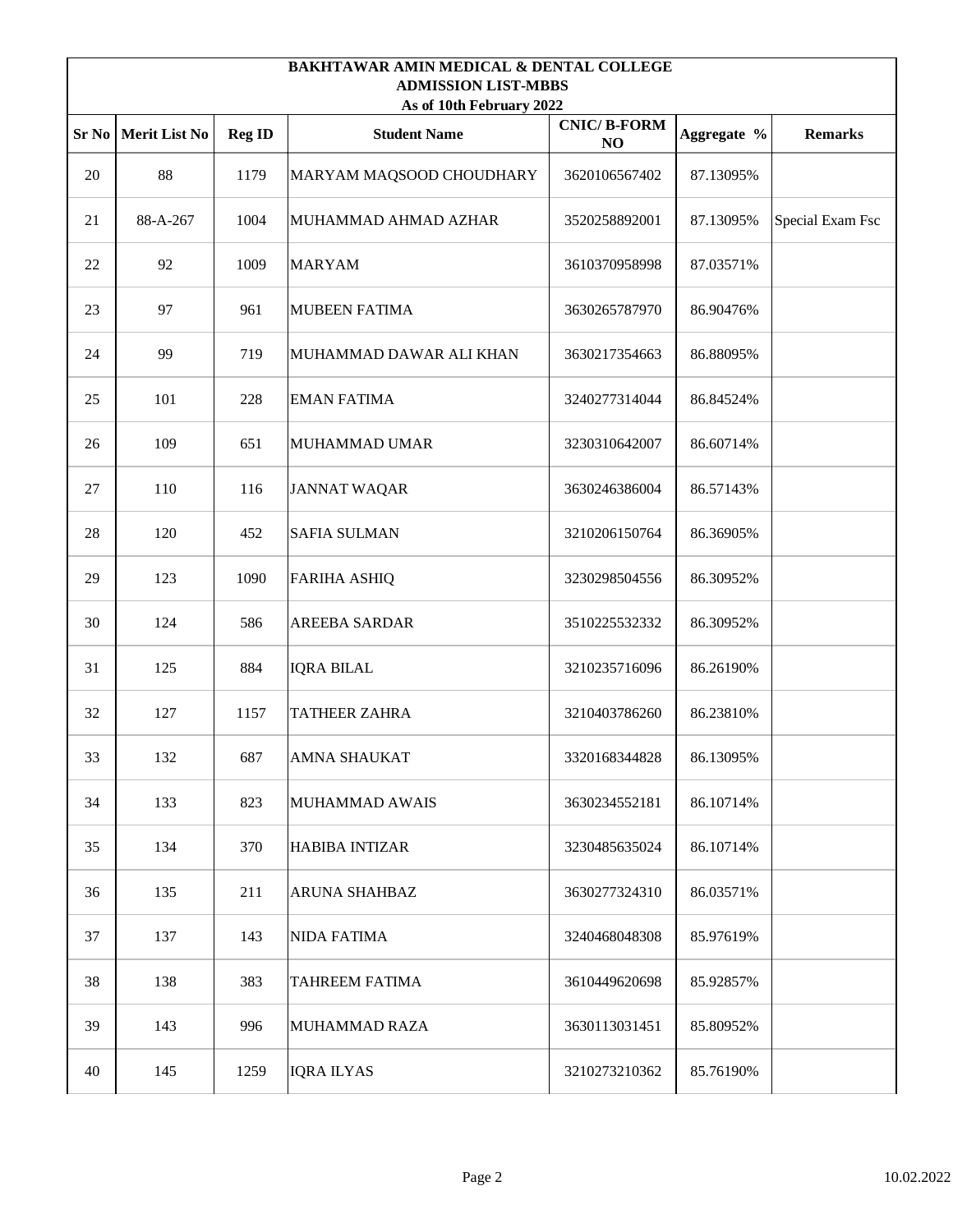| BAKHTAWAR AMIN MEDICAL & DENTAL COLLEGE<br><b>ADMISSION LIST-MBBS</b><br>As of 10th February 2022 |               |               |                         |                          |             |                |
|---------------------------------------------------------------------------------------------------|---------------|---------------|-------------------------|--------------------------|-------------|----------------|
| Sr No                                                                                             | Merit List No | <b>Reg ID</b> | <b>Student Name</b>     | <b>CNIC/B-FORM</b><br>NO | Aggregate % | <b>Remarks</b> |
| 41                                                                                                | 146           | 915           | <b>NABEELA FAREED</b>   | 3230383451322            | 85.76190%   |                |
| 42                                                                                                | 148           | 316           | AQSA REHMAN HAMDANI     | 320302458638             | 85.75000%   |                |
| 43                                                                                                | 157           | 611           | <b>MAHNOOR MUSTAFA</b>  | 3630295069990            | 85.50000%   |                |
| 44                                                                                                | 161           | 346           | <b>ABDUL MAJID</b>      | 3630367890843            | 85.39286%   |                |
| 45                                                                                                | 162           | 324           | ZAINAB AJMAL            | 3630272177130            | 85.36905%   |                |
| 46                                                                                                | 163           | 886           | MUHAMMAD FAISAL HAYAYAT | 3220398706809            | 85.34524%   |                |
| 47                                                                                                | 165           | 111           | <b>FATIMA ISHAQ</b>     | 3630343281128            | 85.30952%   |                |
| 48                                                                                                | 166           | 311           | <b>ALINA SAJJAD</b>     | 3210232673630            | 85.29762%   |                |
| 49                                                                                                | 167           | 816           | <b>NAMIRA SHAKAIB</b>   | 3630243192662            | 85.27381%   |                |
| 50                                                                                                | 168           | 317           | HAFSA REHMAN HAMDANI    | 3230302553638            | 85.22619%   |                |
| 51                                                                                                | 169           | 1207          | <b>MATEE U REHMAN</b>   | 3120365386027            | 85.20238%   |                |
| 52                                                                                                | 171           | 319           | <b>ADEENA GILL</b>      | 3610235999734            | 85.16667%   |                |
| 53                                                                                                | 172           | 744           | <b>TAQADDUS FATIMA</b>  | 3110168084490            | 85.15476%   |                |
| 54                                                                                                | 176           | 693           | <b>SARAH FAISAL</b>     | 3630215303422            | 85.10714%   |                |
| 55                                                                                                | 178           | 1085          | AMMARAH MAQSOOD         | 3630289118614            | 85.08333%   |                |
| 56                                                                                                | 179           | 1056          | MUHAMMAD NOMAN          | 3220328508281            | 85.07143%   |                |
| 57                                                                                                | 180           | 811           | AL JOHRA TALIB HUSSAIN  | 3630268705012            | 85.01190%   |                |
| 58                                                                                                | 183           | 646           | <b>UMAIR ZULFIQAR</b>   | 3630224936521            | 84.96429%   |                |
| 59                                                                                                | 184           | 591           | <b>BADAR MUNIR</b>      | 3230495585745            | 84.89286%   |                |
| 60                                                                                                | 185           | 510           | MUHAMMAD HASSAAN SALEEM | 3630204021899            | 84.89286%   |                |
| 61                                                                                                | 187           | 1180          | VANEEZA ASHFAQ          | 3630267333018            | 84.85714%   |                |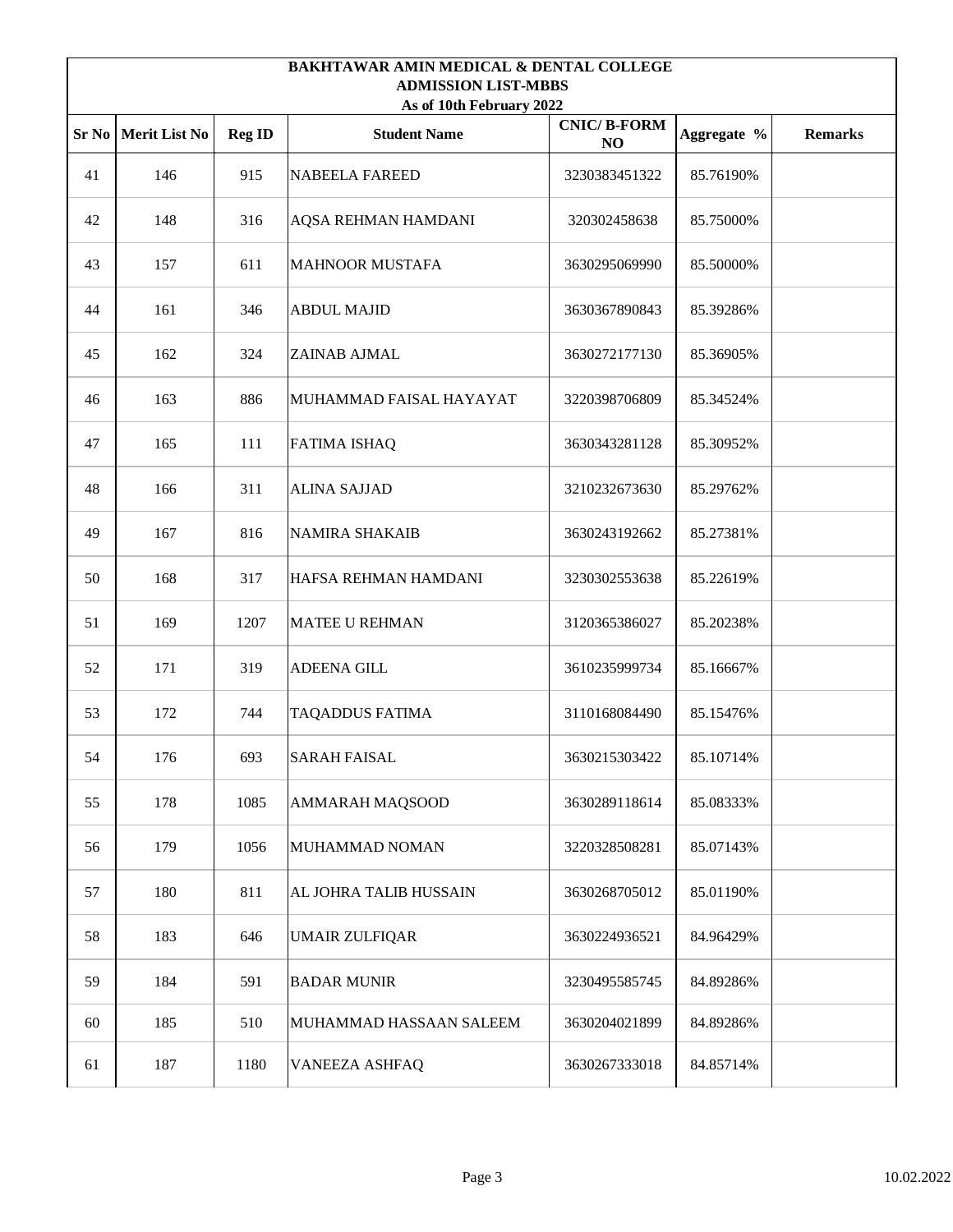| BAKHTAWAR AMIN MEDICAL & DENTAL COLLEGE<br><b>ADMISSION LIST-MBBS</b><br>As of 10th February 2022 |               |               |                            |                          |             |                  |
|---------------------------------------------------------------------------------------------------|---------------|---------------|----------------------------|--------------------------|-------------|------------------|
| Sr No                                                                                             | Merit List No | <b>Reg ID</b> | <b>Student Name</b>        | <b>CNIC/B-FORM</b><br>NO | Aggregate % | <b>Remarks</b>   |
| 62                                                                                                | 194           | 341           | <b>WASEEM AHMAD</b>        | 3630288380567            | 84.69048%   |                  |
| 63                                                                                                | 195           | 854           | MUHAMMAD HASSAN RAZA       | 3630125868023            | 84.67857%   |                  |
| 64                                                                                                | 202           | 796           | <b>FATIMA KUNDI</b>        | 1210162788882            | 84.54762%   |                  |
| 65                                                                                                | 203           | 917           | <b>MUHAMMAD UZAIR</b>      | 3630239426303            | 84.52381%   |                  |
| 66                                                                                                | 204           | 266           | <b>AREEBA SALEEM</b>       | 3660258091878            | 84.51190%   |                  |
| 67                                                                                                | 212           | 365           | <b>KINZA RAZA</b>          | 3630271751608            | 84.35714%   |                  |
| 68                                                                                                | 222           | 243           | MUHAMMAD HAMZA             | 3630210139963            | 84.21429%   |                  |
| 69                                                                                                | 228           | 576           | MUHAMMAD HAMZA ZUBAIR      | 3630226791143            | 84.11905%   |                  |
| 70                                                                                                | 237           | 974           | <b>AALIYAH RAZVI</b>       | 3120201179980            | 83.95238%   |                  |
| 71                                                                                                | 238           | 581           | EISA BIN ABDULLAH          | 3630236786113            | 83.89286%   |                  |
| 72                                                                                                | 243           | 926           | <b>ALI RAZA</b>            | 3630345777897            | 83.76190%   |                  |
| 73                                                                                                | 244           | 498           | <b>ZAINAB ISLAM</b>        | 3620358969644            | 83.76190%   |                  |
| 74                                                                                                | 246           | 1234          | <b>TOOBA SABIR</b>         | 3650214983808            | 83.71429%   |                  |
| 75                                                                                                | 247           | 903           | MUHAMAD ROSHAAN HAFEEZ     | 3320384791039            | 83.69048%   |                  |
| 76                                                                                                | 249           | 554           | ZAHRA BATOOL               | 3630221055950            | 83.65476%   |                  |
| 77                                                                                                | 260           | 145           | <b>RANIA SHAHZAD</b>       | 3620364714726            | 83.47619%   |                  |
| 78                                                                                                | 293           | 1007          | SYED MUHAMMAD ASAD FAWAD   | 3210257142671            | 82.95238%   |                  |
| 79                                                                                                | 295           | 124           | <b>AHMAD NAWAZ</b>         | 3210234771655            | 82.92857%   |                  |
| 80                                                                                                | 298           | 1258          | <b>MARVI IMTIAZ</b>        | 3630220556396            | 82.88095%   |                  |
| 81                                                                                                | 306-A/492     | 1008          | MUHAMMAD SARMAD SIDDIQUI   | 3610281114147            | 82.78571%   | Special Exam Fsc |
| 82                                                                                                | 320           | 968           | M.ABDULLAH ABUBAKAR CHEEMA | 3630270256091            | 82.59524%   |                  |